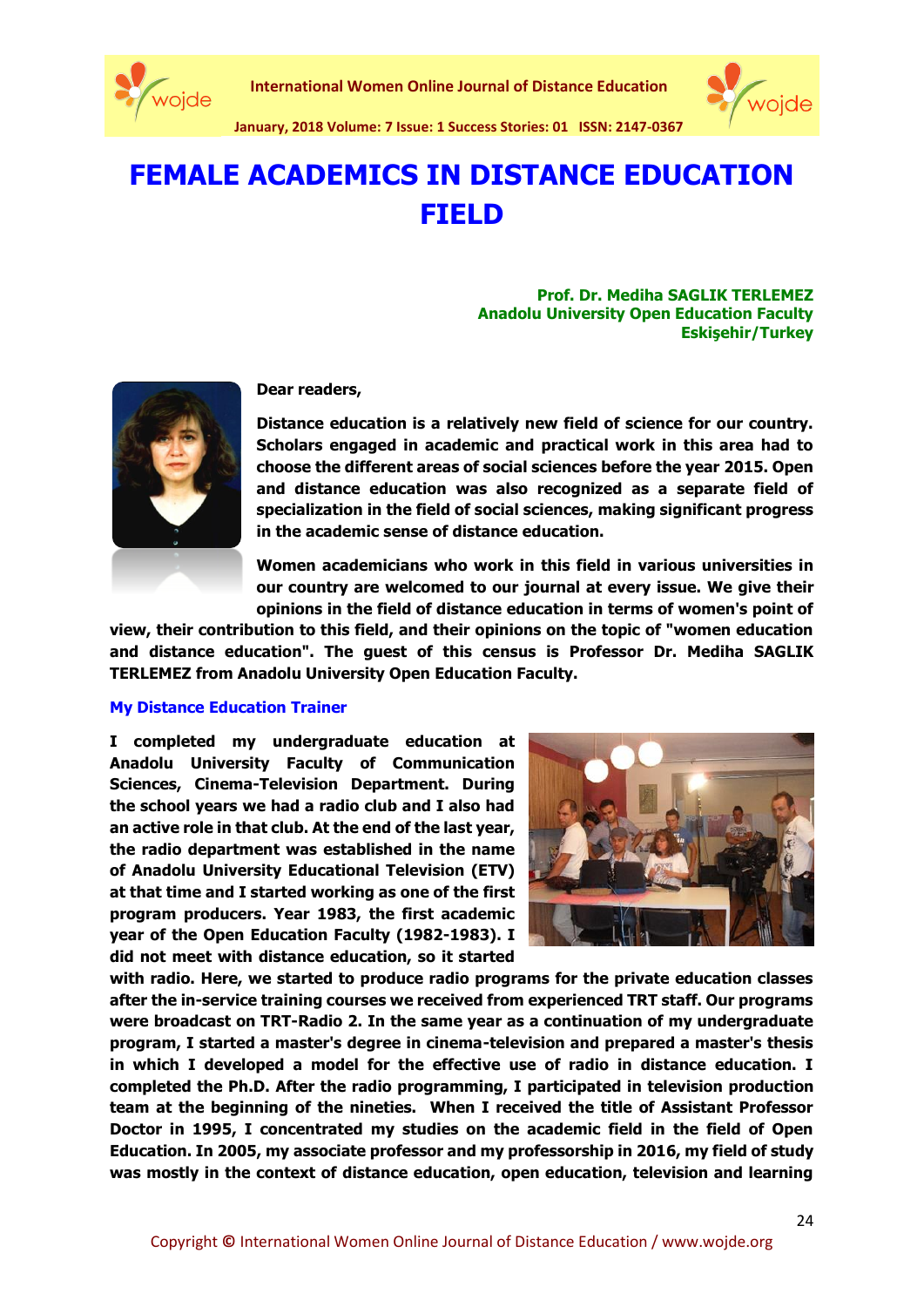



**January, 2018 Volume: 7 Issue: 1 Success Stories: 01 ISSN: 2147-0367**

**material. As a television programmer, until 2014, I wrote and directed hundreds of distance education television programs.**

**During the years of 2005-2011, when I was the general director of Anadolu University's local television TVA, which is a provincial broadcasting company, we adopted a broadcasting concept that is based on "lifelong education" as a team. TRT Okul was our primary target for the Open School System television programs we made through the school. At the same time, we aimed to transfer the university's scientific know-how to wider masses through culture and arts programs, which I am responsible for, and to contribute to lifelong education in a sense. I have been carrying out only my academic work since 2014. Having been in Anadolu University since the first year of the establishment of the Open Education Faculty, I have been developing distance learning and us together because I am a person serving the system.**

## **My Studies on Distance Education**



**While my work experience seemed limited to preparing audiovisual material, we had to work in common with specialists who prepared book authors, editors, and other teaching materials in the course of content preparation for these materials. We can call it a kind of media planning. Thus, besides the material you produce, you have to know the others, know their properties and know how to use them. It is also very important to know the student profile, which is the target of the program. On the other** 

**hand, doing various researches and studies on the field with my academician identity enabled me to understand the entire system. Anadolu University Open Education System is a system that really requires very large and very coordinated work. It is constantly renewing and developing, and you have to develop yourself as part of this system.**

**As for academic studies. In the system I was in, I focused on the research conducted on the materials, especially on the visual materials, both in a material producing position and as being an academician. I can say that the results of such researches, we can evaluate ourselves in the production stage and shed light on our renewal. There have also been a number of studies that I have traveled from distance education-social media relations, on the grounds that social media is an indispensable part of many aspects of life. I find this area particularly important for understanding system users and getting feedback. The list of my studies can be accessed through academic pages.**